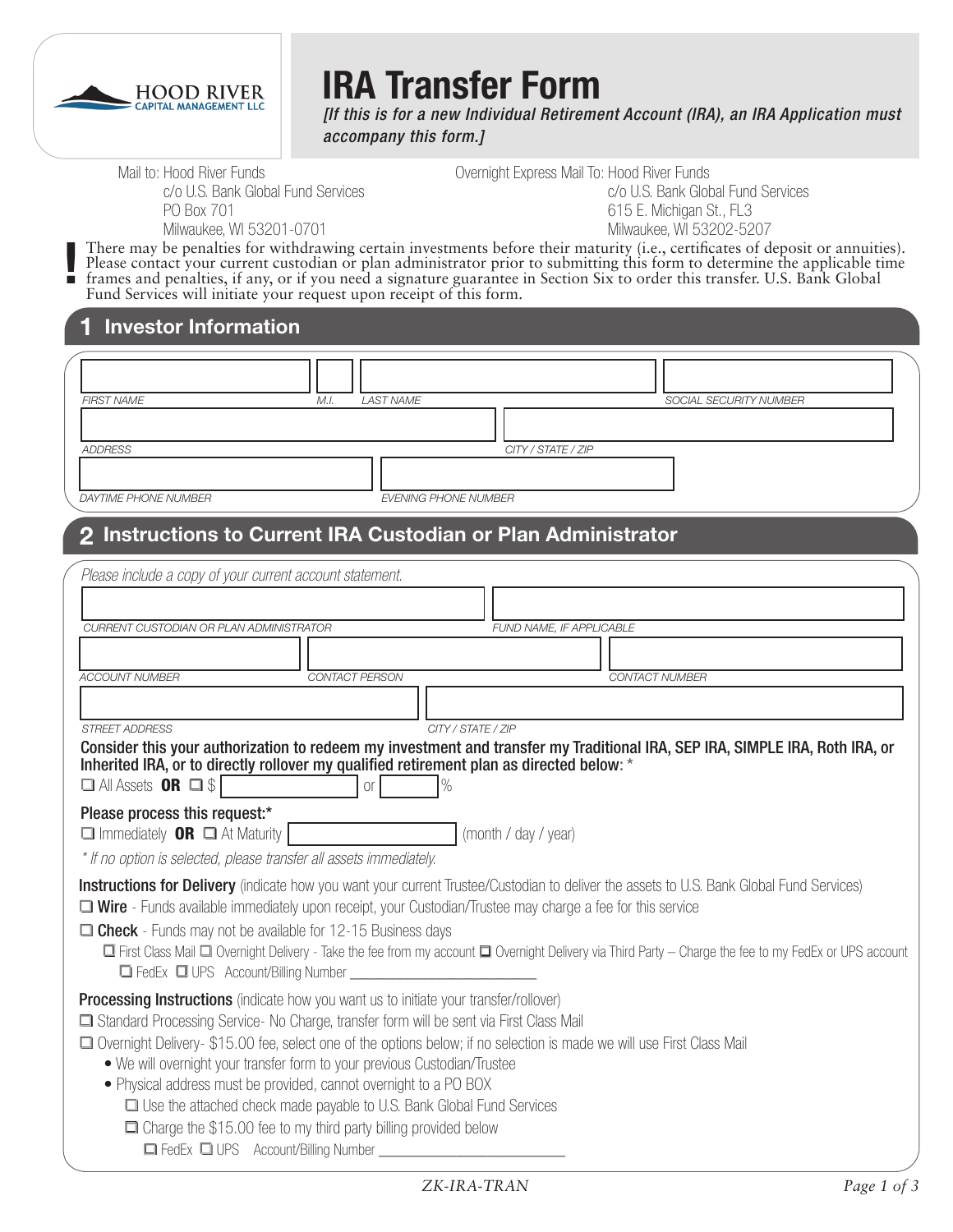## **2 Instructions to Current IRA Custodian or Plan Administrator** *continued*

| Type of account being transferred/rolled-over:                                                                                                                         |
|------------------------------------------------------------------------------------------------------------------------------------------------------------------------|
| $\Box$ Pension $\Box$ Profit Sharing Plan $\Box$ 401(k) $\Box$ 403(b) $\Box$ Roth 401(k) $\Box$ Roth 403(b) $\Box$ Traditional IRA                                     |
| □ SEP IRA □ SIMPLE IRA □ Roth IRA □ Inherited IRA □ Other                                                                                                              |
| Original Roth IRA funding year (if applicable):<br>Original SIMPLE IRA funding date (if applicable):                                                                   |
| Send the check representing the assets payable to "Hood River Funds FBO [Shareholder's Name]" along with a<br>copy of this form to the address at the top of page one. |

## **3 Investment Selection**

| A Hood River Funds IRA Account Application must be completed to process this transfer if a new account is being established. The<br>Fund(s) and the allocation(s) specified on the Application will be used if they are different from those indicated below. |            |        |                                    |               |           |   |
|---------------------------------------------------------------------------------------------------------------------------------------------------------------------------------------------------------------------------------------------------------------|------------|--------|------------------------------------|---------------|-----------|---|
|                                                                                                                                                                                                                                                               | <b>NEW</b> |        | EXISTING ACCOUNT # (IF APPLICABLE) | <b>AMOUNT</b> |           | % |
| $\Box$ Hood River International Opportunity $\Box$<br><b>Fund Investor Shares</b>                                                                                                                                                                             |            | $\Box$ |                                    |               | <b>OR</b> |   |
| $\Box$ Hood River International Opportunity $\Box$<br><b>Fund Institutional Shares</b>                                                                                                                                                                        |            |        |                                    |               | <b>OR</b> |   |
| $\Box$ Hood River International Opportunity $\Box$<br><b>Fund Retirement Shares</b>                                                                                                                                                                           |            |        |                                    |               | <b>OR</b> |   |
| $\Box$ Hood River Small-Cap Growth<br><b>Fund Investor Shares</b>                                                                                                                                                                                             |            |        |                                    |               | 0R        |   |
| Hood River Small-Cap Growth<br><b>Fund Institutional Shares</b>                                                                                                                                                                                               |            |        |                                    |               | 0R        |   |
|                                                                                                                                                                                                                                                               |            |        |                                    |               |           |   |

# **4 Required Minimum Distribution (RMD) Age Information**

#### **Check one of the following:**

 $\Box$  I am under the RMD age and do not turn the RMD age at anytime during this calendar year.

OR

I am the RMD age or older and understand that no part of my required minimum distribution is eligible for transfer or rollover. I further understand that there may be significant tax penalties if a rollover of my required distribution occurs.

## **5 Conversion of Traditional IRA to Roth IRA - Optional**

 I am converting assets from a Traditional IRA to a Roth IRA. Upon receiving the assets from my current Custodian, I instruct the Fund's transfer agent to invest the proceeds into a new or existing Roth IRA account, as indicated in Section Two. I understand this may be a taxable event and that I am solely responsible for all tax consequences of this conversion.

#### *The Fund's transfer agent will only process the conversion if you check the box above.*